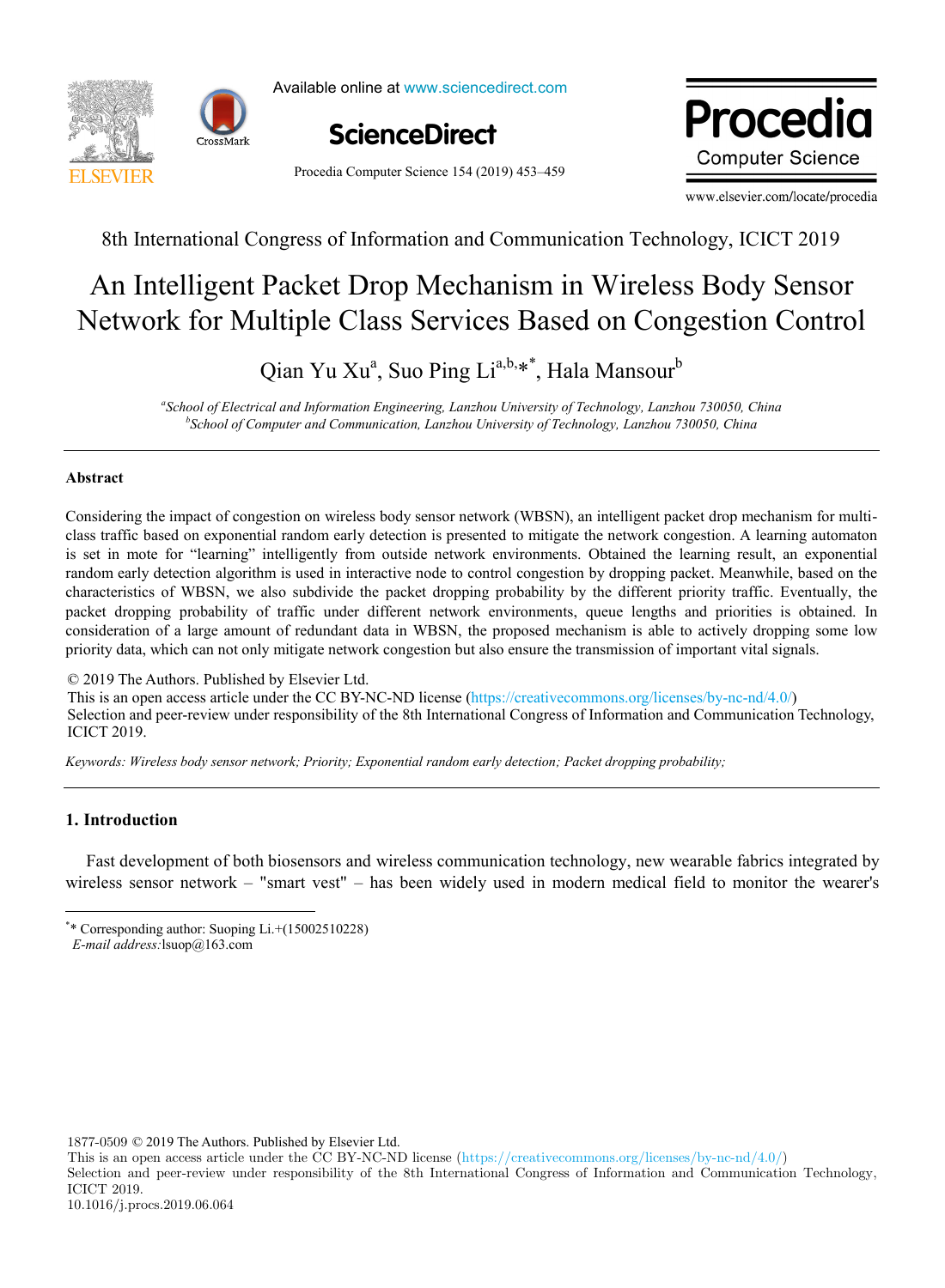health in real time. The WBSN is usually formed by biosensors implanted into the human body, which has different user groups from WSN. The biosensors are used to collect the physiological parameters of the wearer and transmit the data to a personal digital assistant (PDA), which is used to collect data and transmit it to the control center through interactive nodes. The health providers monitor the patient according to the received information and take actions for urgent patient in real time. Not only does WBSN provide a new solution for universal healthcare, disease monitoring and prevention, it is also an important perception and component of the Internet of things.

Congestion problem in wireless sensor network is unavoidable. In traditional WSN, random early detection (RED) proposed by Floyd et al. [1] is widely adopted as an active and effective algorithm for mitigating network congestion. Congestion is detected by implicitly monitoring the average queue length of buffer, which is able to notify the sender to adjust the rate in time before congestion occurs and drop a small number of packets in case of network congestion. RED algorithm can effectively avoid global synchronization and reduce packet loss rate, but there also exists the problem of fairness and parameter sensitivity.

Unlike WSN, WBSN works on living organisms, and the biosensors worn by the users are used to collect important physiological parameters of the body. Retransmission caused by congestion not only consumes energy but also affects the reliability of monitoring. Thus, network congestion occurring in WBSN is even more deadly and in some serious cases may endanger the patient's life. A congestion control method based on RED is presented [2], which can assign different priorities for vital signals to improve network quality of service (QoS). However, RED algorithm can only monitor congestion in buffer and does not consider the burst traffic of network. A network congestion solution in WBSN based on learning automata (LA) is proposed [3] by intelligently "learning" in the past. The main purpose of is to adapt processing rate of the node to its transmission rate. A LA-based congestion control and service priority protocol is put forward [4], which allocates network bandwidth by marking the congestion of the parent node and the priority of the child nodes. Furthermore, congestion inside the node is not considered.

Dropping part of redundant data can effectively mitigate congestion and improve QoS in WBSN. An intelligent packet dropping mechanism is proposed in this paper to control congestion. The rest of the paper is arranged as follows: section 2 gives a packet drop mechanism in WBSN. A priority classification method is depicted in section 2.1, in section 2.2, there is a learning automata at mote to "learning" from the network environment and in section 2.3, a packer drop mechanism is established based on ERED. In section 3, Packet dropping probability setting for different priority traffic is given to control congestion. The remaining of the content also include conclusion, acknowledgement and reference.

#### **2. Packet drop mechanism in WBSN**

The main reason for network congestion is that the available capacity of network cannot satisfy the number of packets send by users. Therefore, dropping some packets appropriately can help mitigate possible congestion. Especially in WBSN, there usually exists a lot of redundant data. Data services for patients with different health conditions have different priorities while priority differences also exist between life signals. For instance, intensive care patients tend to have higher priority. But for a patient with a history of hypertension, the priority of blood pressure monitoring should be higher than other signals such as body temperature.

Unlike the most single hop network established in WBSN, this paper focuses on a multi-hop network from the sink node to the control center. The overall model is presented in Fig. 1. In WBSN, a patient is equipped with *i* biosensors for monitoring vital signals (heart rate, blood pressure, blood glucose, temperature, etc.). Without loss of generality, we consider the priorities with class *i* are as follows: *class*  $1 > class 2 > ... > class i$  and allocate bandwidth with high throughput and low delay for high priority traffic.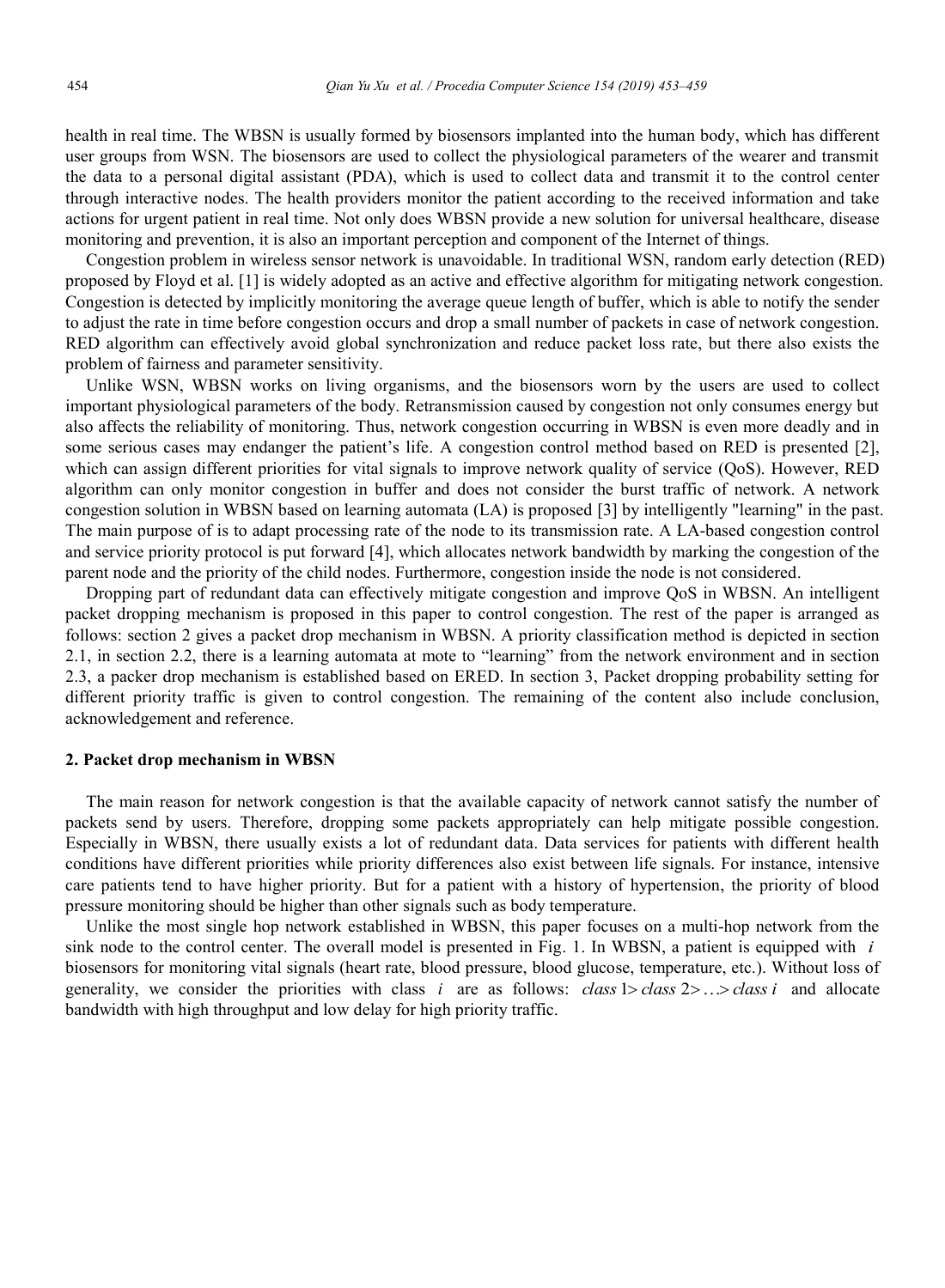

Fig. 1. System model.

The vital signals collected by biosensors are transmitted to a PDA that carried by patient. We regard the PDA as a traffic classifier and set up a differentiated queue for each type of traffic. The traffic with different priorities enter into the mote and a LA is set in mote to feedback the learning results of the network environments to interactive node. It should be noted that there is actually only one physical queue in interactive node. Then an ERED algorithm is used in interactive node. Such model in WBSN can monitor the congestion of the network environment through LA, which can feed the outside environments to interactive node and then drop a small number of packets actively by ERED to control congestion. In this paper, the drop ways of packers used to control network congestion in WBSN is also divided according to different priorities. Next we will describe the system model in parts.

### *2.1. Priority classification*

PDA classifies the vital signals collected by biosensors according to different priorities. As shown in Fig. 2, vital signal with class *i* are queued based on priority.



Fig. 2. Priority classification in PDA.

A weighted fair queue is used in PDA to ensure that high priority traffic can be transmitted to control center as soon as possible. We also allocate higher bandwidth to special patients according to some pre-hospital monitoring data, which is helpful for emergency rescue.

## *2.2. Intelligent "learning" from network environment*

"Intelligence" is the main difference between WBSN and other WSNs. This network can either give higher priority to patients who are in need of emergency assistance or intelligently drop a part of routine data. The LA set in mote is also a way to express intelligence in WBSN. LA can "learn" from network environments and choose the best action and reward it with the greatest probability. By fully interbehavior, LA will ultimately choose the appropriate behavior to feedback to the environment. Fig. 3 shows the structure of the learning system based on LA.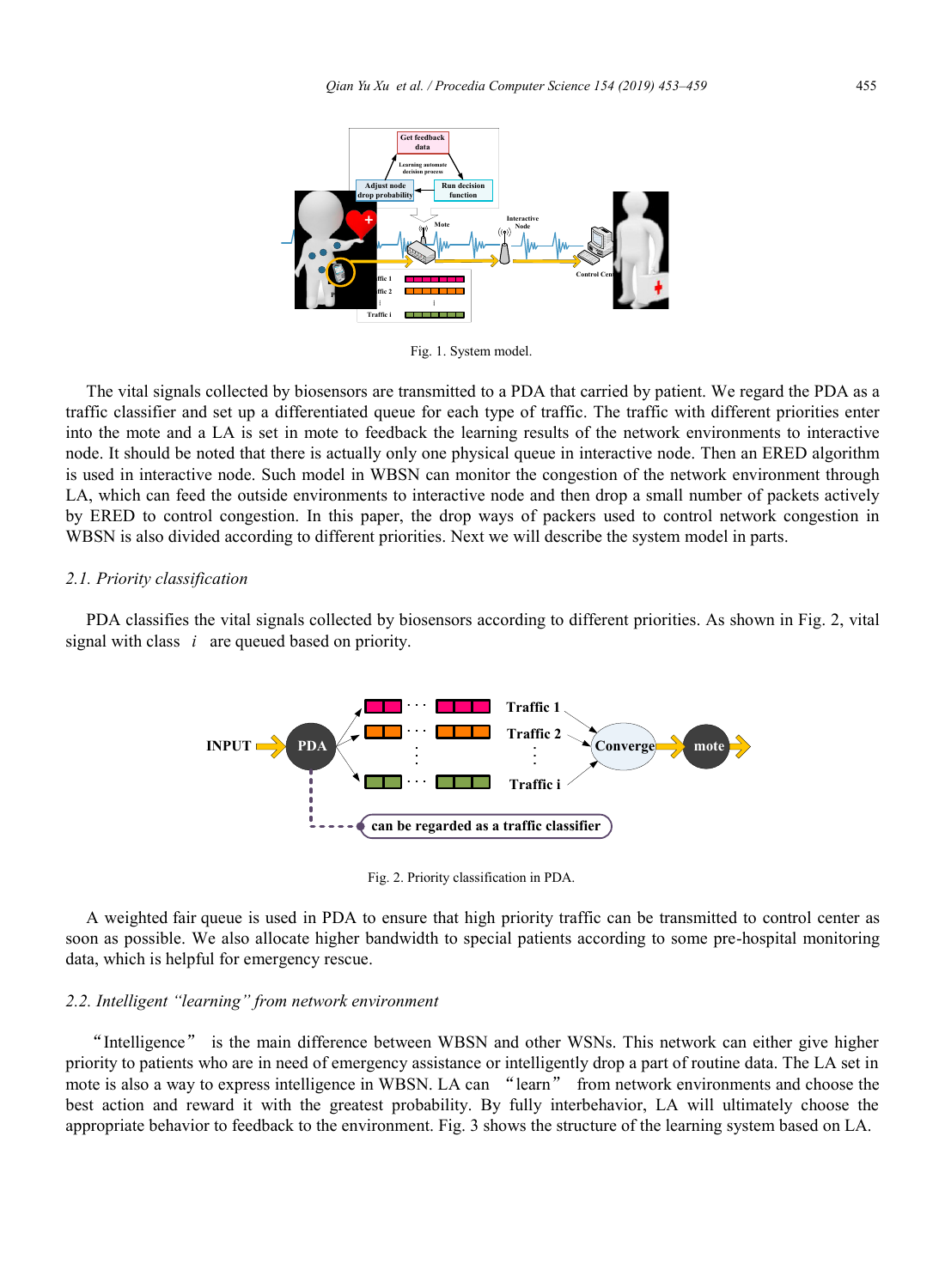

Fig. 3. Learning process at mote.

Against the characteristics of LA, this paper monitor the network environments outside the node by LA in order to compensate for the lag that feedback by the average queue length inside the interactive node. Refer to the learning result of LA at mote [3], the network environments will eventually return to one of the following actions: idle or stable, slightly congested and very congested. Corresponding the network environment with a set of actions  $E = \{E - I\}$ , E-Ⅱ, E-Ⅲ}, then the result of the three actions can be defined as Table 1.

| Action | Definition                                                                                                           | Packet Dropping<br>Probability |
|--------|----------------------------------------------------------------------------------------------------------------------|--------------------------------|
| $E-I$  | There is no need to actively drop packets, keep the network maintain<br>stable is OK.                                | 0                              |
| $E-II$ | Dropping packets with a lower probability, prevent network congestion<br>to ensure network OoS.                      | $\max_{n}/2$                   |
| E-III  | Dropping packets with a higher probability, avoid network lock-up and<br>other problem caused by network congestion. | $max_{n}$                      |

Let us suppose the maximum packet dropping probability is max*<sup>p</sup>* , if the result of the return is E-Ⅰ (idle or stable), there will be no actively packet dropped and the packet dropping probability set to 0; if the result is E-Ⅱ (slightly congested), the packet dropping probability will be  $max_n/2$  to ensure network QoS; if the result is E-Ⅲ (very congested), packets will be dropped with max *<sup>p</sup>* to mitigate congestion. Combine with Table.1, the packet dropping probability is denoted as  $h \times \max_{p}$  (where  $\dot{h} = 0, 1/2, 1$ ). After that, current packet dropping probability is updated at interactive node based on an exponential packet drop mechanism.

#### *2.3. Exponential packet drop mechanism*

RED is one of the widely used congestion control methods, but it cannot monitor the congestion of outside network environment. In the case of increased traffic flows, the linear relationship between average queue length and dropping probability will deteriorate the performance. After "learning" by LA, the mote feedback the results (current external network conditions) to interactive node, we adopt a exponential nonlinear relationship between average queue length and dropping probability to set an ERED congestion control mechanism in interactive node. In this way, the feedback results of LA to the external network environments can be reflected in the packet dropping mechanism of ERED. Similarly, corresponding the average queue length ( $AvgQ$ ) with an action set  $Q = \{Q - I, Q - II, Q\}$ Q- III}, Fig. 4 shows the relationship of packet dropping probability (*C* (*k*) ) and *AvgQ* with RED and ERED.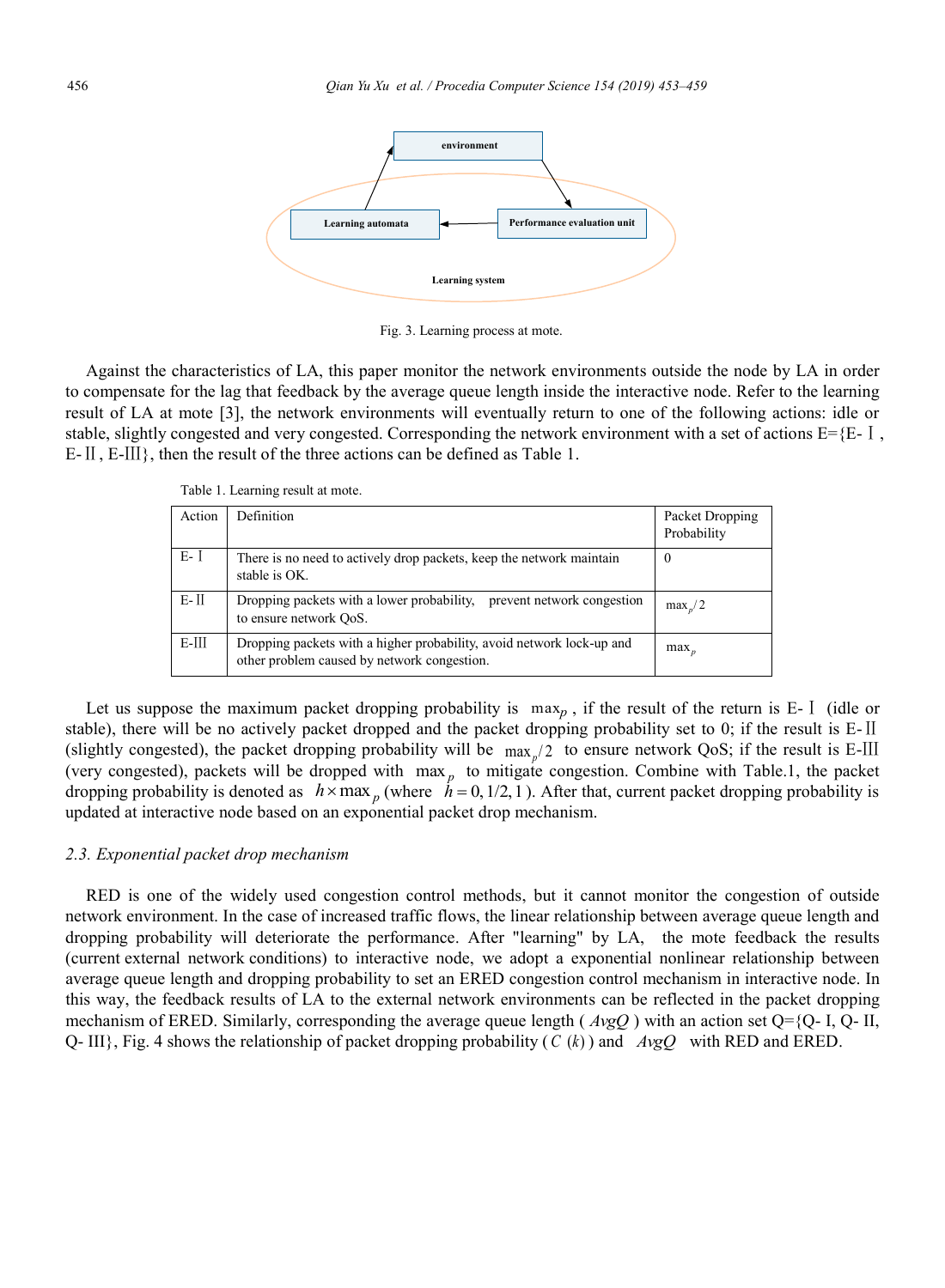

Fig. 4. Packet dropping analysis of ERED.

The packet dropping probability of ERED[5] is obtained:

$$
C_{ERED}(k) = \begin{cases} 0 & Q-1\\ \frac{1 - 2a^{(k - th_{\min})} + a^{2(k - th_{\min})}}{1 - 2a^{(th_{\max} - th_{\min})} + a^{2(th_{\max} - th_{\min})}} \times h \times \max_{p} , Q - \text{II} \\ \hline h \times \max_{p} \end{cases}
$$

where *a* is the bottom number of exponential function and  $a > 1$ ; *k* is the current queue length in buffer and K is the buffer capacity.

Based on the adjustment of the packet dropping probability by the exponential nonlinear method, combining with different network environment fed back in LA, the drop ways of the network can be reflected in Table 2.

| $C_{ERED}(k)$   E- I   E- II |                |                                                                                                                                  | $E-III$                                                                                                                                     |
|------------------------------|----------------|----------------------------------------------------------------------------------------------------------------------------------|---------------------------------------------------------------------------------------------------------------------------------------------|
| $O-1$                        |                | 0                                                                                                                                | U                                                                                                                                           |
| $O-I$                        | $\theta$       | $1-2a^{(k-th_{\min})}+a^{2(k-th_{\min})}$<br>$max_{p}$<br>$1 - 2a^{(th_{\max} - th_{\min})} + a^{2(th_{\max} - th_{\min})}$<br>2 | $1 - 2a^{(k-th_{\min})} + a^{2(k-th_{\min})}$<br>$\times$ max $\alpha$<br>$1 - 2a^{(th_{\max} - th_{\min})} + a^{2(th_{\max} - th_{\min})}$ |
| Q-III                        | $\overline{0}$ | $\max_{p}$ /2                                                                                                                    | max                                                                                                                                         |

Table 2. Packet drop under different network environments and average queue length.

According to the definition of packet dropping probability, we recommend an empirical value of 0.2. But such a division is not entirely in line with the actual network environments. For state (Q-Ⅰ, E-Ⅲ), although there is less data in the buffer, the external network environment has been very congested. It indicates that a large number of burst traffic coming outside the buffer, and it is unwise of no packet drop. Therefore, the packet drop results obtained in Table 2 based only on the queue of buffer and the external network environment are obviously not comprehensive. In next part, we subdivide the way of packet drop in Table 2 based on traffic priorities in WBSN.

## **3. Packet dropping probability setting for different priority traffic**

The vital signals in WBSN often have different priorities according to the type of monitored patient. We classify the traffic with  $i$  priorities transmitted in the WBSN into high and low priority. For the traffic class n ( $n \in [1, i]$ ) and  $n \in \mathbb{Z}$  ), if  $n \in [1, i/2]$  , then the traffic has high priority; if not, it has low priority, where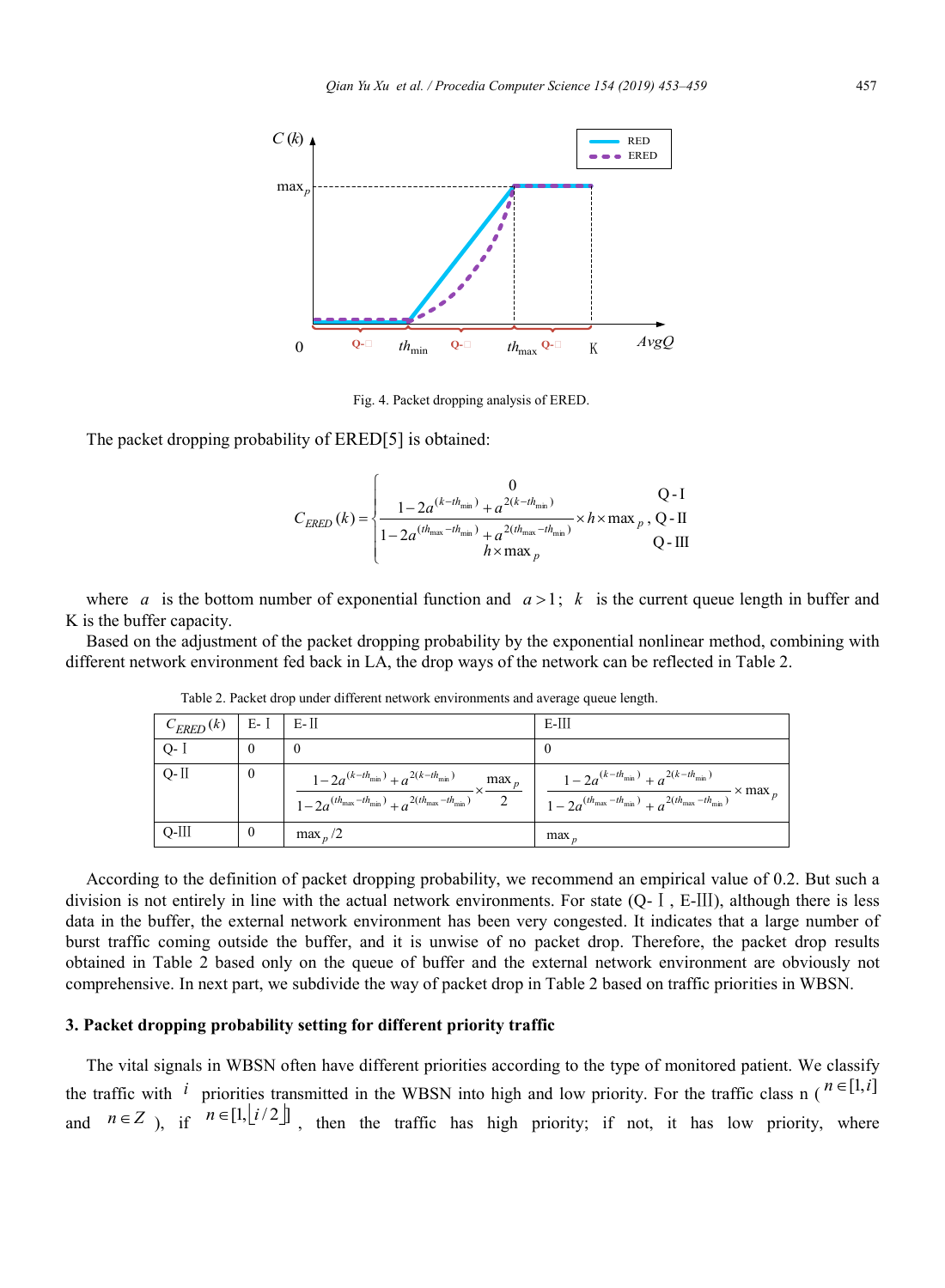$i/2$  = max { $n \in \mathbb{Z} \mid n \le i/2$ }. The corresponding packet dropping probability is denoted as  $(Q-s, E-t)$ *CERED* 

where  $s, t = \{I, II, III\}$ . We implement the following three adjustment methods for Table 2:

1) For states (Q-Ⅰ, E-Ⅰ) and (Q-Ⅱ, E-Ⅰ), there is no sign of congestion in the current external network, the packet dropping probability does not need to be adjusted.

2) For state (Q-Ⅰ, E-Ⅱ) and (Q-Ⅰ, E-Ⅲ), although there are few packets in the node, the external network has been congested, which indicates that burst traffic will enter into the node buffer soon. In order to provide greater network bandwidth for burst services, some of low priority packets should be dropped in advance. For state (Q-Ⅲ, E-Ⅰ), although there is no sign of congestion in the external network, the node's buffer is heavily congested. Some

packets drop is necessary to improve network QoS and avoid the bandwidth shortage caused by burst traffic. For the above three states, we use piecewise method to fine-tuning the corresponding packet dropping probability. Packet dropping probability of high priority vital signals is not changed in order to ensure the throughput. But for low priority traffic, we use the exponential nonlinear packet dropping probability in state (Q-Ⅱ, E-Ⅱ) to adjust the

mentioned dropping probability to  $_{(O-H,E-H)}C_{ERED}$ .

3) For state (Q-Ⅱ, E-Ⅱ) (Q-Ⅱ, E-Ⅲ) (Q-Ⅲ, E-Ⅱ) and (Q-Ⅲ, E-Ⅲ), both the buffer and the outside network have shown partly congestion. In order to control congestion and distinguish the different priority traffic in WBSN at the same time ensure the transmission of high priority traffic, we fine-tune the packet dropping probability in a nonlinear way. Defined *l* as the index of congestion, let  $l \in (0,1/i)$ , the adjusted packet dropping probability is

$$
_{(Q-s,E-t)}\widetilde{C}_{ERED} =_{(Q-s,E-t)} C_{ERED} + \lfloor i/2 \rfloor \times l, where s,t = II, III.
$$

According to the characteristics of different vital signals in WBSN, the packet dropping probability has been finetuned in Table 3 to control network congestion and guarantee the network QoS.

| Packet dropping<br>probability   | $n \in [1, \lfloor i/2 \rfloor]$ and $n \in Z$                                                                                                   | $n \in [\lfloor i/2 \rfloor, i]$ and $n \in \mathbb{Z}$                                                                                                                                  |
|----------------------------------|--------------------------------------------------------------------------------------------------------------------------------------------------|------------------------------------------------------------------------------------------------------------------------------------------------------------------------------------------|
| $(Q-I,E-I)^C$ <sub>ERED</sub>    | $\theta$                                                                                                                                         | $\mathbf{0}$                                                                                                                                                                             |
| $(Q-I,E-II)C_{ERED}$             | $\mathbf{0}$                                                                                                                                     | $1-2a^{(k-th_{\min})}+a^{2(k-th_{\min})}$<br>$\frac{\frac{1}{1-2a^{(th_{\max}-th_{\min})}+a^{2(th_{\max}-th_{\min})}} \times \frac{\max_p}{2}}{1-2a^{(th_{\max}-th_{\min})}}$            |
| $(Q-I,E-HI)^C$ <sub>ERED</sub>   | $\boldsymbol{0}$                                                                                                                                 | $\frac{1-2a^{(k-th_{\min})}+a^{2(k-th_{\min})}}{1-2a^{(th_{\max}-th_{\min})}+a^{2(th_{\max}-th_{\min})}} \times \frac{\max_{p}}{2}$                                                      |
| $(Q-H,E-I)^C$ <sub>ERED</sub>    | $\mathbf{0}$                                                                                                                                     | $\theta$                                                                                                                                                                                 |
| $(Q-H,E-H)$ <sup>C</sup> ERED    | $\frac{1-2a^{(k-th_{\min}^i)}+a^{2(k-th_{\min}^i)}}{1-2a^{(th_{\max}^i-th_{\min}^i)}+a^{2(th_{\max}^i-th_{\min}^i)}}{ \times } \frac{\max_p}{2}$ | $\frac{1-2a^{(k-th_{\min})}+a^{2(k-th_{\min})}}{1-2a^{(th_{\max}-th_{\min})}+a^{2(th_{\max}-th_{\min})}}\times \frac{\max_{p}}{2}$<br>$+\left\lfloor \frac{2}{i} \right\rfloor \times l$ |
| $(Q-H,E-HI)$ <sup>C</sup> ERED   | $\frac{1-2a^{(k-th_{\min}^i)}+a^{2(k-th_{\min}^i)}}{1-2a^{(th_{\max}^i-th_{\min}^i)}+a^{2(th_{\max}^i-th_{\min}^i)}} \times \max_{p}$            | $\frac{1-2a^{(k-th_{\min})}+a^{2(k-th_{\min})}}{1-2a^{(th_{\max}-th_{\min})}+a^{2(th_{\max}-th_{\min})}} \times \max_{p}$<br>$+\left\lfloor \frac{2}{i}\right\rfloor \times l$           |
| $(Q-HI,E-I)^C$ <sub>ERED</sub>   | $\mathbf{0}$                                                                                                                                     | $\frac{1-2a^{(k-th_{\min})}+a^{2(k-th_{\min})}}{1-2a^{(th_{\max}-th_{\min})}+a^{2(th_{\max}-th_{\min})}}\times\frac{\max_{p}}{2}$                                                        |
| $(Q-HI,E-H)$ <sup>C</sup> ERED   | $\max_{p} / 2$                                                                                                                                   | $\max_{p}/2 + \lfloor 2/i \rfloor \times l$                                                                                                                                              |
| $(Q-HI, E-HI)$ <sup>C</sup> ERED | $max_p$                                                                                                                                          | $\max_{p}$ + $\left\lfloor \frac{2}{i} \right\rfloor$ × <i>l</i>                                                                                                                         |

Table 3. Packet dropping probability of different priority traffic in WBSN.

Obtained the results of Table 3, we can drop the packets in the buffer actively to mitigate network congestion according to the three indicators: external network environment, current average queue length at interactive node